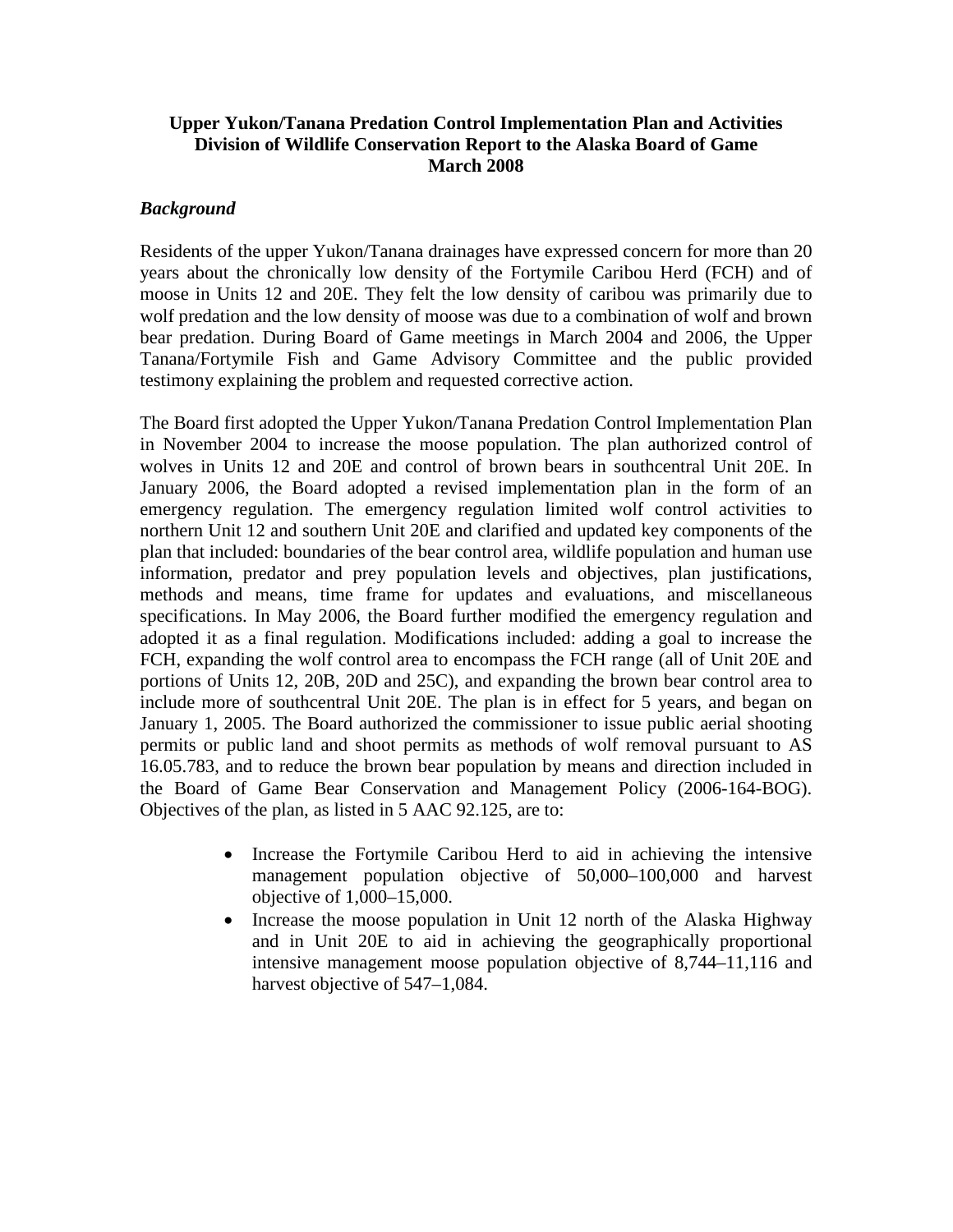#### 2006–2007 CONTROL PROGRAM

We conducted control activities during regulatory year (RY) 2006 under authority of the wolf and brown bear control program adopted by the Board in November 2004 and modified in January 2006 (regulatory year begins on July 1 and ends June 30, e.g., RY06  $=$  July 1, 2006–June 30, 2007).

*Wolf Control.* We conducted wolf control activities in: that portion of Unit 12 north of the Alaska Highway; that portion of Unit 20D within the Goodpaster River drainage upstream from and including the South Fork Goodpaster River drainage, and within the Healy River, and the Billy and Sand creek drainages; that portion of Unit 20B within the Salcha River drainage upstream from and including the Goose Creek drainage, and within the Middle Fork of the Chena River drainage; all of Unit 20E; and that portion of Unit 25C within the Birch Creek drainage upstream from the Steese Highway bridge, and within the area draining into the south and west bank of the Yukon River upstream from the community of Circle. We received 74 applications for public wolf control permits and issued 50 permits (21 pilots, 30 gunners). The control program was in effect during October 2, 2006–April 30, 2007. Permittees were allowed to take wolves using aerial shooting or land and shoot methods. They took 23 wolves, and an additional 80 wolves were taken by hunters and trappers (Table 1). We were unable to reduce the population to 88–103 wolves, as specified in the predator control implementation plan adopted by the Board in May 2006.

| Regulatory                 | Hunting and             | Wolf                | Total |
|----------------------------|-------------------------|---------------------|-------|
| Year                       | <b>Trapping Harvest</b> | <b>Control Take</b> | Kill  |
| 2001-2002                  | 50                      |                     | 50    |
| 2002-2003                  | 65                      |                     | 65    |
| 2003-2004                  | 56                      |                     | 56    |
| 2004-2005                  | 75                      | 58                  | 133   |
| 2005-2006                  | 69                      | 17                  | 86    |
| $2006 - 2007$ <sup>1</sup> |                         | 23                  | 103   |

Table 1. Wolf harvest and wolf control take in the Upper Yukon/Tanana Predator Control Area, RY01–RY06.

<sup>1</sup>Control area expanded to include all of the FCH range in Alaska.

*Brown Bear Control.* We conducted brown bear control activities in that portion of Unit 20E within the South Fork Fortymile River drainage upstream from and including the Butte Creek drainage, the Middle Fork Fortymile River drainage upstream from but not including the Joseph Creek drainage, and the Sixtymile and North Ladue river drainages. We issued 40 control permits to the public, and registered 22 brown bear bait sites. The control program was in effect during September 1, 2006–June 30, 2007. Requirements and restrictions for the take of brown bears included in the Alaska Hunting Regulations applied to the permittees, except that permittees did not have an individual kill limit, they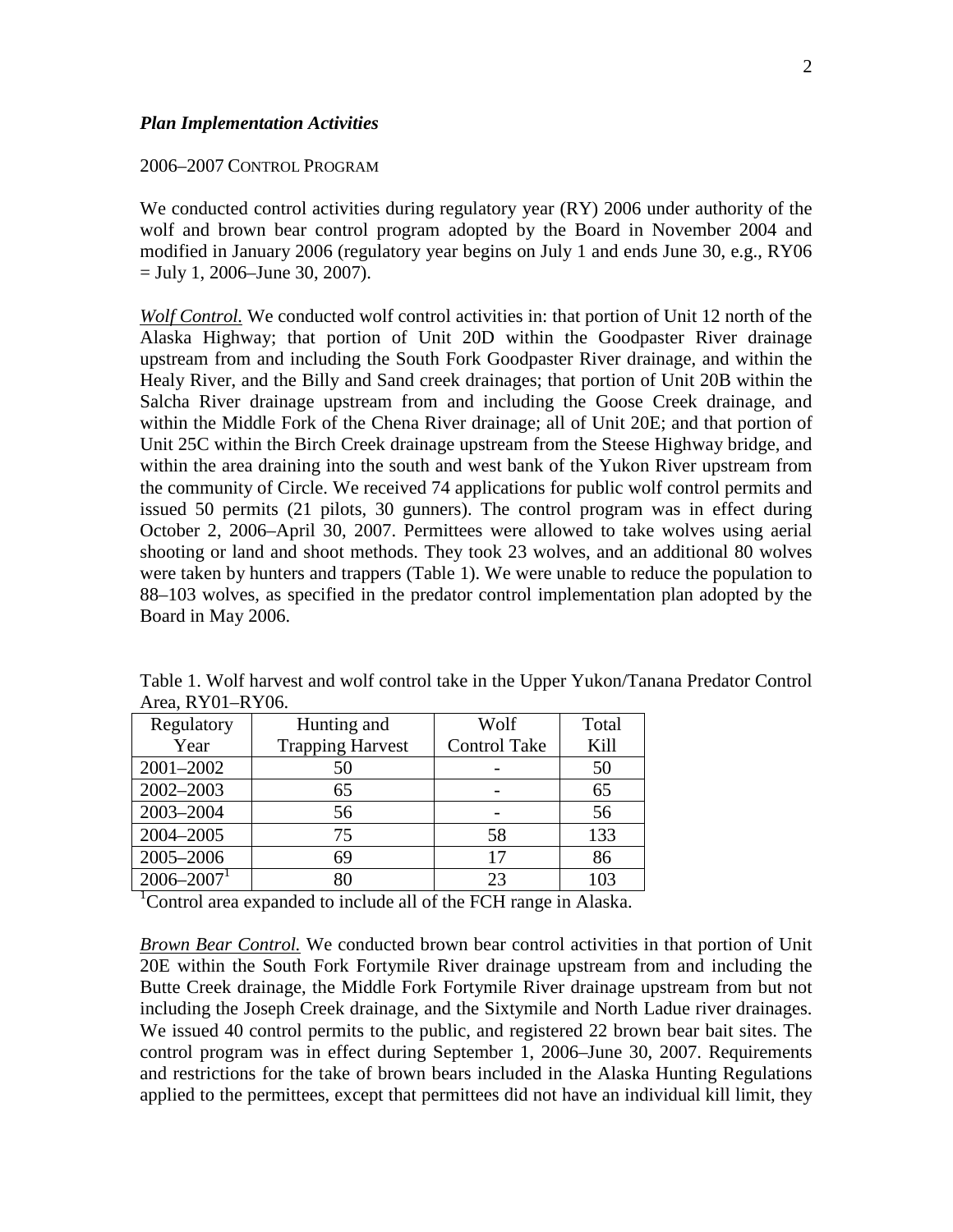had the option to bait brown bears and take brown bears same-day-airborne at bait stations if the bait stations were registered with our Tok office. Permittees took 1 brown bear, and an additional 2 bears were taken by hunters (Table 2). No bears were taken at bait sites. We were unable to reduce the population to 68 bears, as specified in the predator control implementation plan adopted by the Board in May 2006.

Table 2. Brown bear harvest and brown bear control take in the Upper Yukon/Tanana Predator Control Area, RY01–RY06.

| Regulatory                 |         | <b>Brown Bear</b>   | Total |
|----------------------------|---------|---------------------|-------|
| Year                       | Hunting | <b>Control Take</b> | Kill  |
| 2001-2002                  |         |                     |       |
| 2002-2003                  |         |                     |       |
| 2003-2004                  |         |                     |       |
| 2004-2005                  |         |                     | 10    |
| 2005-2006                  |         |                     | 10    |
| $2006 - 2007$ <sup>1</sup> |         |                     |       |

<sup>1</sup>Control area expanded to include a larger portion of southcentral Unit 20E.

#### 2007–2008 CONTROL PROGRAM

We are conducting control activities during RY07 under authority of the wolf and brown bear control program adopted by the Board in May 2006.

*Wolf Control.* We are conducting wolf control activities in: that portion of Unit 12 north of the Alaska Highway; that portion of Unit 20D within the Goodpaster River drainage upstream from and including the South Fork Goodpaster River drainage, and within the Healy River, and the Billy and Sand creek drainages; that portion of Unit 20B within the Salcha River drainage upstream from and including the Goose Creek drainage, and within the Middle Fork of the Chena River drainage; all of Unit 20E; and that portion of Unit 25C within the Birch Creek drainage upstream from the Steese Highway bridge, and within the area draining into the south and west bank of the Yukon River upstream from the community of Circle. We received 63 applications for public wolf control permits and issued 44 permits (24 pilots, 20 gunners). The control program will be in effect during October 10, 2007–April 30, 2008 or until the wolf population is reduced to the control objective of 88–103 specified in the predator control implementation plan adopted by the Board in May 2006. We estimate that 263–295 wolves will need to be taken to reach the upper end of the control objective. To date, 2 wolves have been taken by control permittees.

*Brown Bear Control.* We are conducting brown bear control activities in that portion of Unit 20E within the South Fork Fortymile River drainage upstream from and including the Butte Creek drainage, the Middle Fork Fortymile River drainage upstream from but not including the Joseph Creek drainage, and the Sixtymile and North Ladue river drainages. To date, we have issued 18 control permits to the public, and registered no brown bear bait sites. The control program will be in effect during August 1, 2007–June 30, 2008 or until the brown bear population is reduced to the control objective of 68 bears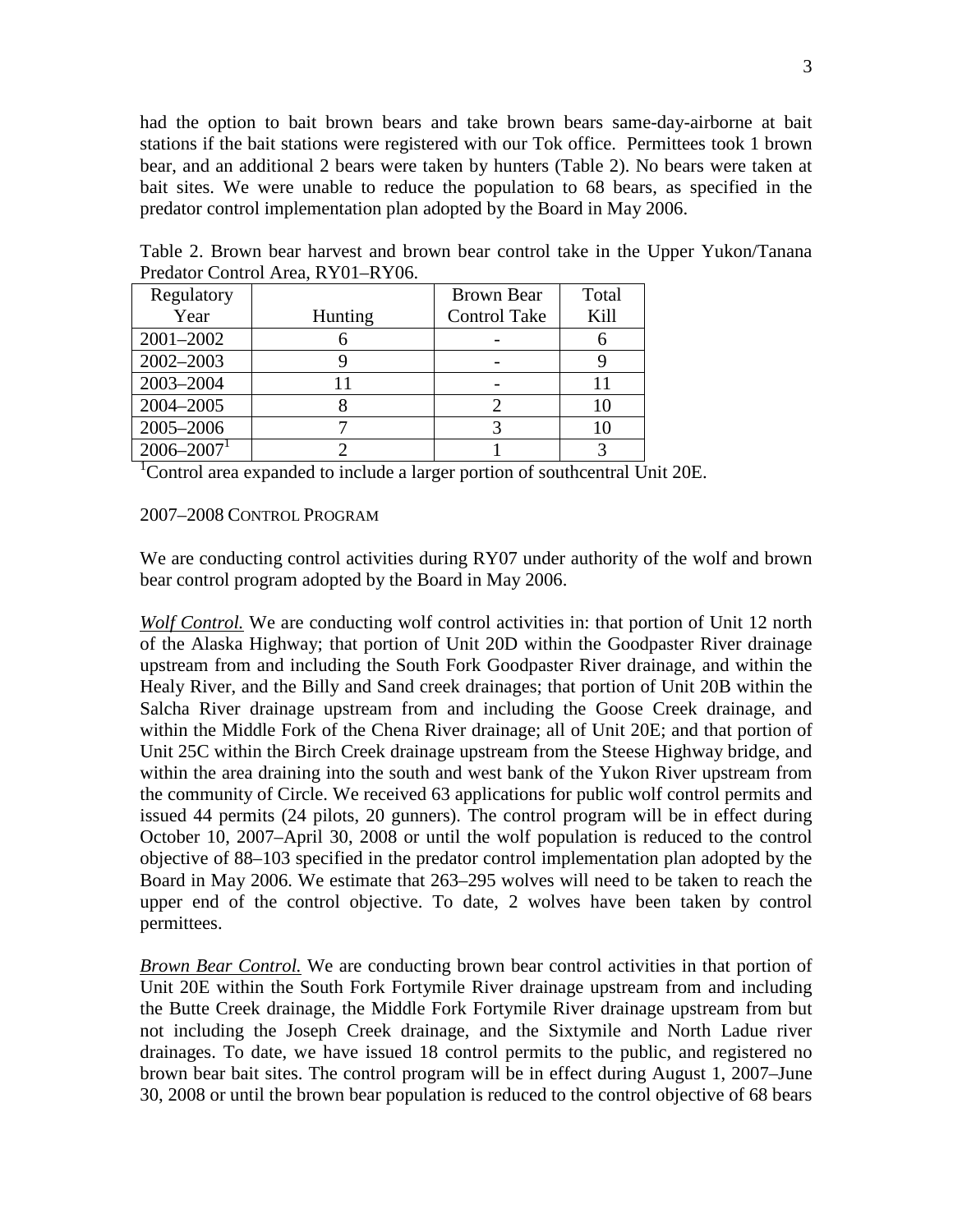specified in the predator control implementation plan adopted by the Board in May 2006. Requirements and restrictions for the take of brown bears included in the Alaska Hunting Regulations apply to the permittees, except that permittees do not have an individual kill limit, they may bait brown bears and take brown bears same-day-airborne at bait stations if the bait stations are registered with our Tok office. In addition, hunting regulations allowed both permittees and unpermitted hunters to sell the raw hide and skull of brown bears taken in the brown bear control area if they obtain a department sale tag and permit.

We estimate that  $46-75$  brown bears will need to be taken to reach the control objective. To date, permittees have taken 1 brown bear. That bear was not taken at a bait site and a sale permit and tag were issued to the permittee. To date, neither the hide nor skull of this bear has been reported as sold. An additional 3 brown bears have been taken by hunters, with no sale permits or tags issued.

### *Status of Prey and Predator Populations*

#### CARIBOU POPULATION

*Population Composition.* Fall 2007 surveys indicated there were an estimated 37 calves per 100 cows. Calves per 100 cows averaged 27 during the prior 5 years.

*Population Size.* A photo census was successfully completed on the herd in July of 2007, with 38,364 caribou counted. The last photo census was completed since 2003, when 43,375 caribou were counted. Another photo census is planned for June 2008. Herd size in May 2008 is expected to be near 39,000 depending on late winter mortality. Herd size is well below the intensive management objective of 50,000–100,000.

*Harvest.* Harvest is guided by the FCH Harvest Plan (2006–2012), which was developed by a coalition of fish and game advisory committees and the Eastern Interior Regional Subsistence Advisory Council in cooperation with Yukon First Nations, the Yukon government, US Bureau of Land Management and the Alaska Department of Fish and Game. The plan calls for continuing the present registration permit system with a conservative harvest rate of 2% or 850 animals to facilitate herd growth.

Average annual harvest during RY02–RY06 was 820. Harvest during RY07 was 1,011. Based on our current population estimate and using guidelines in the FCH Harvest Plan, the harvest quota for RY08 will be approximately 850 caribou. Harvest is below the intensive management objective of 1,000–15,000 caribou.

#### MOOSE POPULATION

*Population Composition.* Since the beginning of the control program in January of 2005, we conducted surveys in a  $4,630\text{mi}^2$  area of southern Unit 20E during each fall (2005 – 2007). In this area, the estimated calves per 100 cows were 23, 31 and 26 and yearling bulls per 100 cows 11, 6 and 11 during each of these years respectively. During fall 2000–2004, calves and yearling bulls per 100 cows averaged 18 and 9, respectively.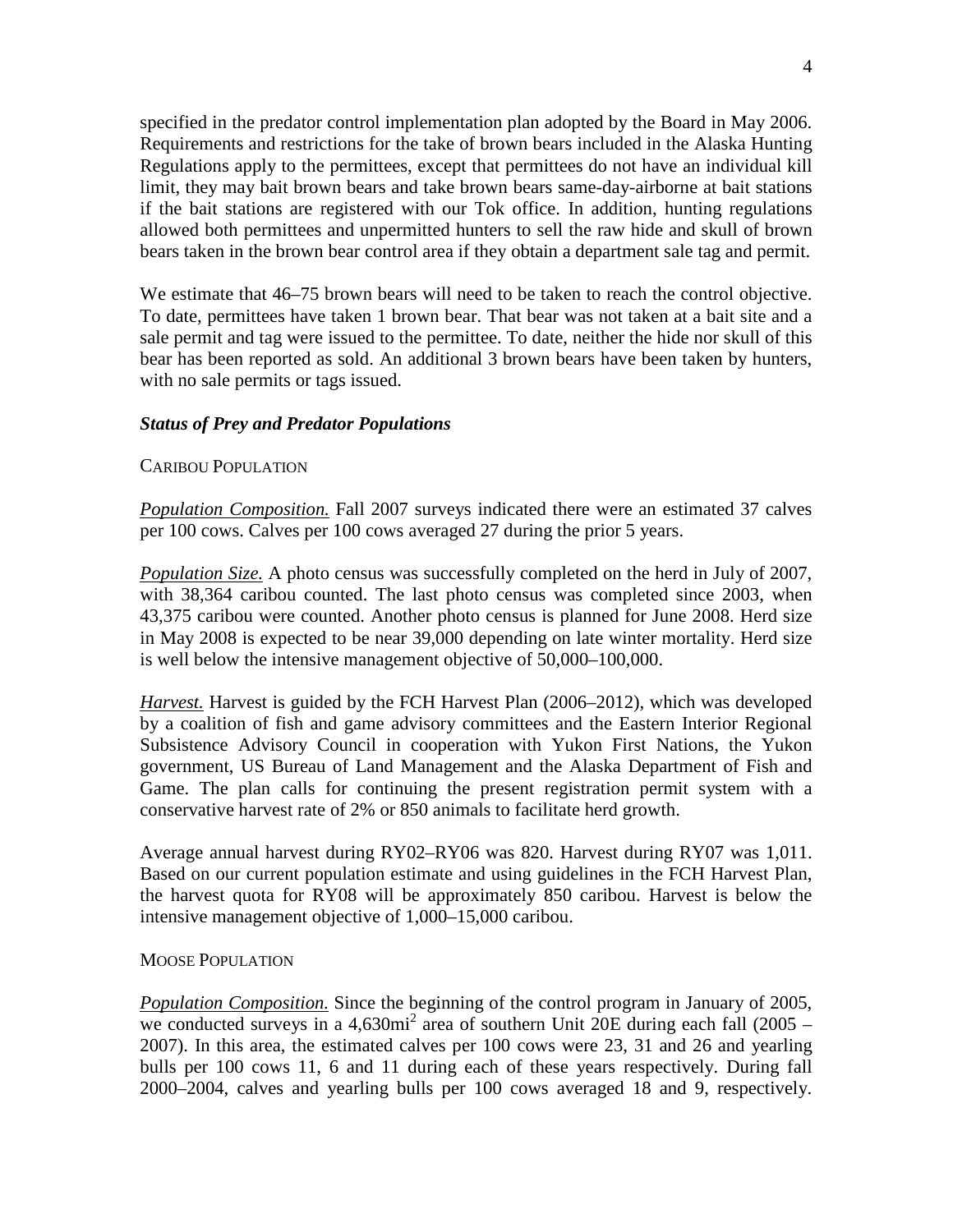Additional surveys are planned during fall 2008. Current data suggests the proportion of young moose may be increasing in a portion of southern Unit 20E where the wolf population has been reduced by  $\geq 70\%$  of the precontrol fall population level during 2005-2007.

*Population Size.* We estimated the moose population size in Unit 12 north of the Alaska Highway and Unit 20E at 2,600-4,300 in 2004, 3,400-5,100 in 2005, 4,000-5,900 in 2006 and 4,000-6,100 in 2007. These estimates were based on extrapolations from fall surveys conducted in a 4,630 mi<sup>2</sup> area of southern Unit 20E during 2004–2007 and surveys conducted within a 1,200  $\text{mi}^2$  area of the Yukon Charley Rivers Preserve in northern Unit 20E in 2003. Additional surveys are planned for fall 2008. The current population is well below the intensive management objective of 8,744–11,116 and is likely stable in the overall area. However, current data suggests the population may be increasing within a portion of southern Unit 20E where the wolf population has been reduced by  $\geq$ 70% of the precontrol fall population level during 2005-2007.

*Harvest.* Average harvest of moose in Unit 12 north of the Alaska Highway and in Unit 20E during RY02–RY06 was 142. Harvest during RY07 was 149. Based on current 2007 estimates of recruitment and a 4% harvest rate of bulls only, the harvestable surplus was 160-244, well below the intensive management harvest objective of 547–1,084.

### WOLF POPULATION

*Population Size.* We estimated the pre-control population in the current wolf control area during fall 2004 was 350-410 in 50-70 packs or approximately  $18-2$  wolves/1000 mi<sup>2</sup>. This estimate was based on department wolf surveys, wolf research in interior Alaska and Yukon, anecdotal observations, trapper and hunter interviews, and sealing records.

During RY04, wolves were reduced due to predation control activities and hunter and trapper harvest. We estimated the fall 2005 population in the current wolf control area was 300–375 wolves in 50–70 packs (approximately 16–19 wolves/1,000 mi<sup>2</sup>). This estimate was based on information from wolf research in Interior Alaska and Yukon, wolf control permittee reports, our observations, and sealing records.

During RY05, additional wolves were taken by wolf control permittees, hunters and trappers. Using our PredPrey model, we estimated the fall 2006 wolf population in the current wolf control area at 300–425 wolves. The model uses the relationship between spring 2006 wolf, moose and caribou population size to predict a likely growth rate for the wolf population. Mathematical equations which define model functions were taken from published predator-prey studies conducted across North America. Surveys are planned for March 2007 if survey conditions are suitable.

During RY06, additional wolves were taken by wolf control permittees, hunters and trappers. Using our PredPrey model, we estimated the fall 2007 wolf population in the current wolf control area at 366-398 wolves. Surveys are planned for March 2008 if survey conditions are suitable.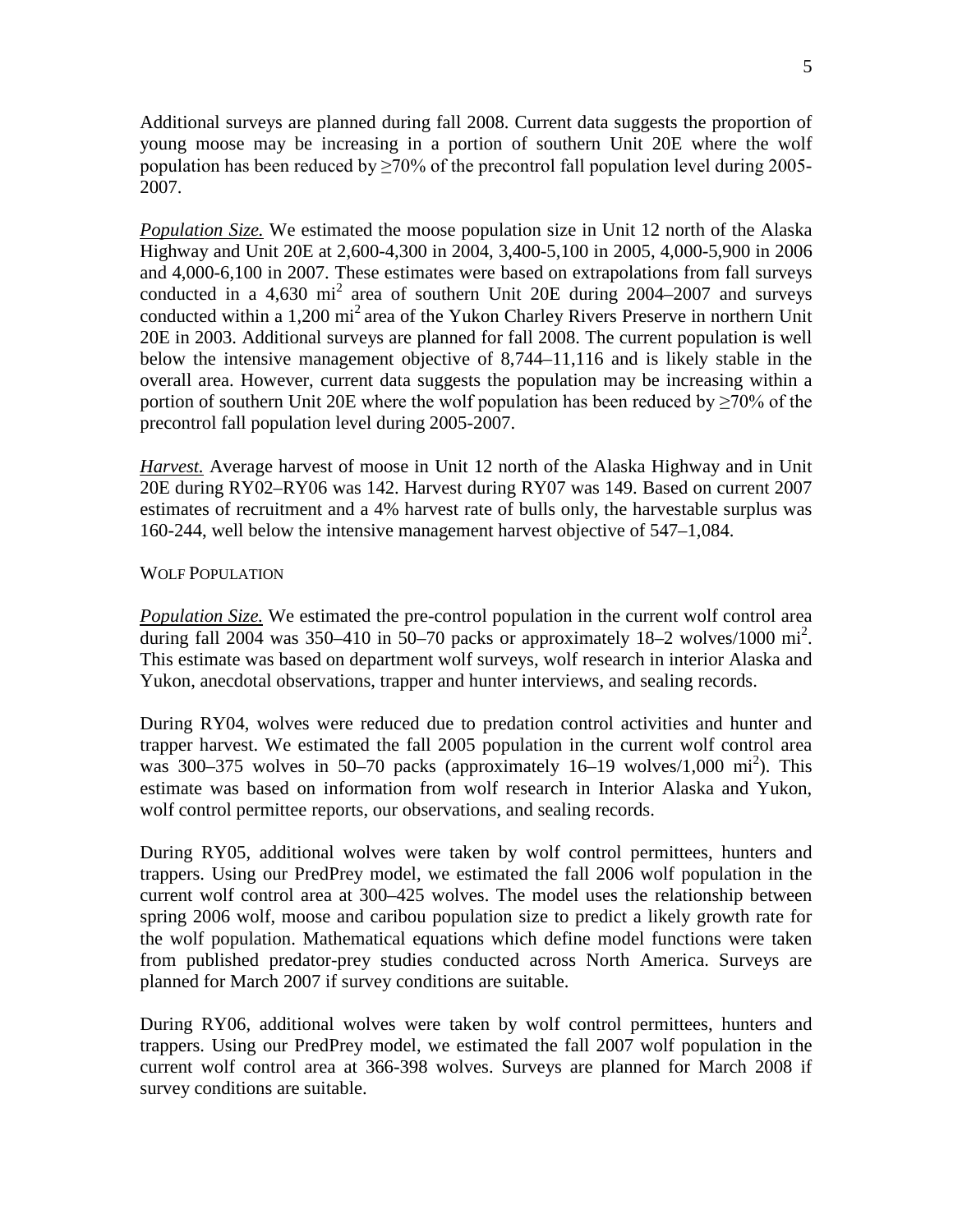*Harvest.* Hunting and trapping harvest of wolves in the current control area during RY 01–RY06 averaged 66 annually (Table 1). An additional 58, 17 and 23 wolves were taken in the wolf control program during RY04–RY06, respectively.

### BROWN BEAR POPULATION

*Population Size.* In June 2004 we estimated the pre-control brown bear population within the current brown bear control area was 170 bears. The estimate was based on extrapolation of a density estimate obtained in central Unit 20E during 1986 and on intensive research studies conducted in similar habitats with similar bear food resources during 1981–1998 in Unit 20A, 100 miles to the west.

During May 20–July 18, 2006, we conducted a DNA-based mark-recapture estimate of brown bear numbers in a 2005 mi<sup>2</sup> portion of the current bear control area. The survey area core population estimate was  $48$  bears  $(20.8/1000 \text{ km}^2)$ . The core population is the average number of brown bears within the survey area. Extrapolation of these data resulted in an estimate of 150 bears (111–189) in the entire control area. This is higher than the 114–143 bears reported to the board in March 2007 and is the result of a more thorough understanding of the differences in bear distribution within the survey area.

We are analyzing mark-recapture data to obtain information about bear distribution in relation to large-scale wildfires that occurred in the control area during 2004 (31% of the area). Our analysis indicates that by 2006 essentially no resident bears were present in the burns, and density was very high in adjacent unburned areas. The burns included several key moose calving areas. Lower density of brown bears in those calving areas may have resulted in lower levels of bear predation on calves.

*Harvest.* Hunting harvest of brown bears in the current control area during RY01–RY06 averaged 7 annually (Table 2). An additional 2, 3 and 1 bears were taken in the bear control program during RY04–RY06, respectively.

## *Recommendations to Achieve Plan Objectives*

We recommend continuing wolf and brown bear control activities as approved by the Board.

Wolf reduction objectives have not been achieved for a variety of reasons, including lack of snow cover for tracking wolves and landing aircraft, dense tree cover in parts of the control area, and the high price of aircraft fuel. However, progress is being made, and the program should be continued to allow operations during more favorable snow conditions.

Brown bear reduction objectives have also not been achieved. Control methods currently authorized have not been effective, and more extreme methods such as trapping, snaring, same-day-airborne, or sale of tanned hides are not supported by the department.